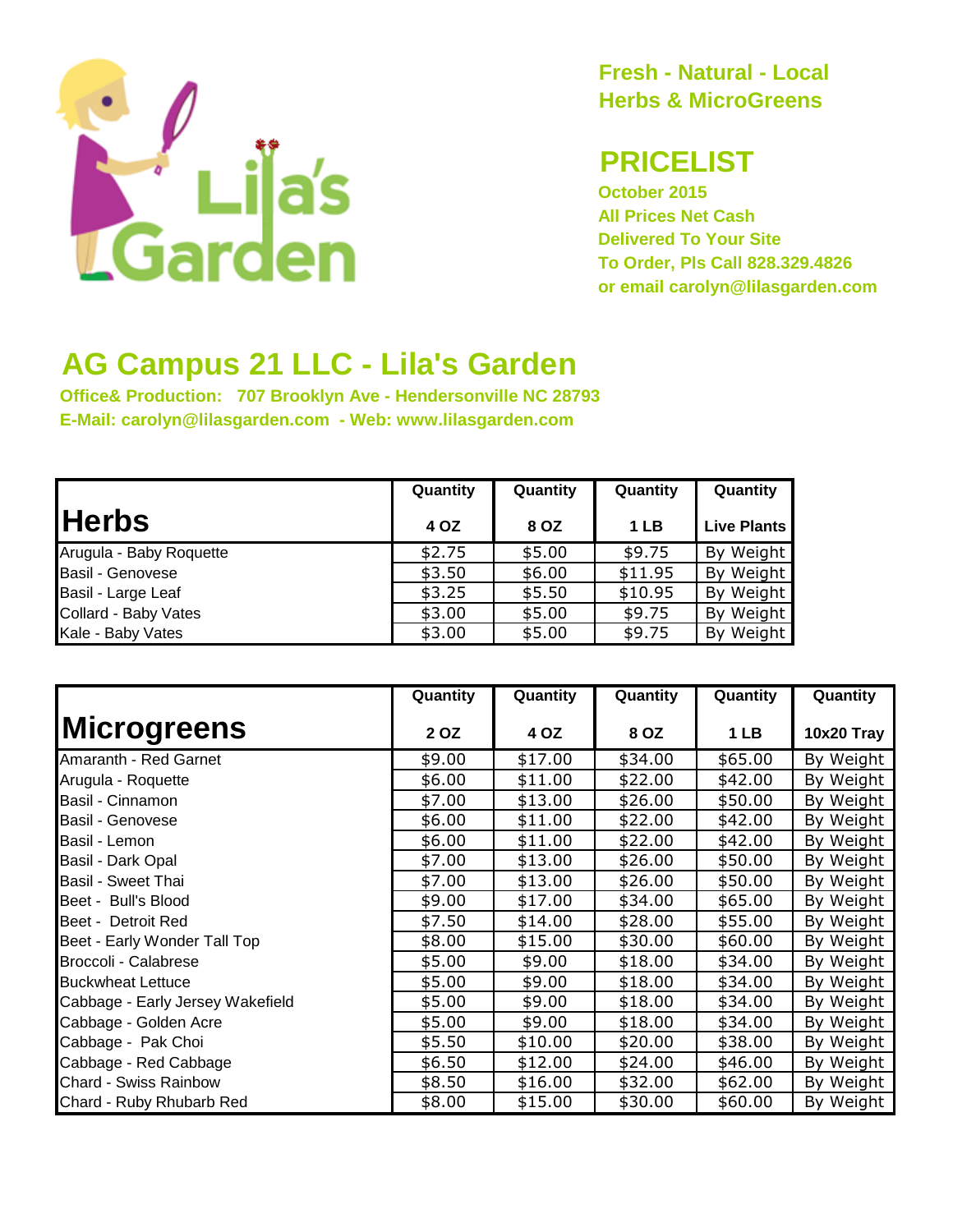|                                | Quantity | Quantity | Quantity | Quantity        | Quantity   |
|--------------------------------|----------|----------|----------|-----------------|------------|
| <b>Microgreens</b>             | 2 OZ     | 4 OZ     | 8 OZ     | 1 <sub>LB</sub> | 10x20 Tray |
| Cilantro                       | \$7.00   | \$13.00  | \$26.00  | \$50.00         | By Weight  |
| Clover - Red                   | \$6.00   | \$11.00  | \$22.00  | \$42.00         | By Weight  |
| Collard - Vates                | \$6.00   | \$11.00  | \$22.00  | \$42.00         | By Weight  |
| Kale - Red Russian             | \$6.00   | \$11.00  | \$22.00  | \$42.00         | By Weight  |
| Kohlrabi - Purple Vienna       | \$6.50   | \$12.00  | \$24.00  | \$46.00         | By Weight  |
| Leek - American Flag           | \$6.50   | \$12.00  | \$24.00  | \$46.00         | By Weight  |
| Mizuna                         | \$6.00   | \$11.00  | \$22.00  | \$42.00         | By Weight  |
| Mustard - Garnet Giant         | \$6.00   | \$11.00  | \$22.00  | \$42.00         | By Weight  |
| Mustard - Purple Osaka         | \$7.00   | \$13.00  | \$26.00  | \$50.00         | By Weight  |
| Pea Shoots - Sugar Ann         | \$6.00   | \$11.00  | \$21.00  | \$40.00         | By Weight  |
| Pea Shoots - English Field Pea | \$6.00   | \$11.00  | \$21.00  | \$40.00         | By Weight  |
| Radish - China Rose            | \$6.00   | \$11.00  | \$22.00  | \$42.00         | By Weight  |
| Radish - Minowase Daikon       | \$6.00   | \$11.00  | \$22.00  | \$42.00         | By Weight  |
| Radish - Purple Hong Vit       | \$6.50   | \$12.00  | \$24.00  | \$46.00         | By Weight  |
| Radish - Red Arrow             | \$6.50   | \$12.00  | \$24.00  | \$46.00         | By Weight  |
| Radish - Red Rambo             | \$6.50   | \$12.00  | \$24.00  | \$46.00         | By Weight  |
| Radish - Sango                 | \$6.50   | \$12.00  | \$24.00  | \$46.00         | By Weight  |
| Radish - Triton Purple Stem    | \$6.50   | \$12.00  | \$24.00  | \$46.00         | By Weight  |
| Rutabaga - American Purple Top | \$6.50   | \$12.00  | \$24.00  | \$46.00         | By Weight  |
| Sage                           | \$7.00   | \$12.00  | \$24.00  | \$46.00         | By Weight  |
| Shiso - Britton                | \$9.00   | \$17.00  | \$34.00  | \$66.00         | By Weight  |
| <b>Sunflower Shoots</b>        | \$5.00   | \$9.00   | \$18.00  | \$34.00         | By Weight  |
| Sorrel                         | \$6.50   | \$12.00  | \$24.00  | \$46.00         | By Weight  |
| Tatsoi                         | \$6.00   | \$11.00  | \$22.00  | \$42.00         | By Weight  |
| Turnip - Shoguin               | \$6.50   | \$11.00  | \$22.00  | \$42.00         | By Weight  |
| Wasabi                         | \$7.00   | \$13.00  | \$26.00  | \$50.00         | By Weight  |
| Wheatgrass                     |          |          |          |                 | \$16.00    |

| Lila's                              | Quantity | Quantity | Quantity | Quantity |  |
|-------------------------------------|----------|----------|----------|----------|--|
| <b>Microgreen Mixes</b>             | 2 OZ     | 4 OZ     | 8 OZ     | 1 LB     |  |
| Lila's Micro Cruciferous Mix        | \$5.00   | \$9.50   | \$19.00  | \$36.00  |  |
| Lila's Micro Basil Mix              | \$5.00   | \$9.50   | \$19.00  | \$36.00  |  |
| Lila's Micro Sorrel - Basil Mix     | \$5.50   | \$10.50  | \$21.00  | \$40.00  |  |
| Lila's Micro Broccoli Mix           | \$5.00   | \$9.50   | \$19.00  | \$36.00  |  |
| Lila's Crimson & Clover Mix         | \$5.00   | \$9.50   | \$19.00  | \$36.00  |  |
| Lila's Spicy Micro Radish Mix       | \$5.00   | \$9.50   | \$19.00  | \$36.00  |  |
| Lila's Micro Shiso - Opal Basil Mix | \$6.50   | \$12.50  | \$25.00  | \$48.00  |  |
| Lila's Micro Leek - Arugula Mix     | \$5.00   | \$9.50   | \$19.00  | \$36.00  |  |
| Lila's Micro Pea - Opal Basil Mix   | \$5.25   | \$10.00  | \$20.00  | \$38.00  |  |
| Lila's Micro Pea - Broccoli Mix     | \$4.50   | \$8.50   | \$19.00  | \$36.00  |  |
| Lila's Micro Pea - Carrot Mix       | \$4.50   | \$8.50   | \$17.00  | \$32.00  |  |
| Lila's Micro Pea - Radish Mix       | \$4.50   | \$8.50   | \$17.00  | \$32.00  |  |
| Lila's Micro Pea - Sorrel Mix       | \$5.00   | \$9.50   | \$19.00  | \$36.00  |  |